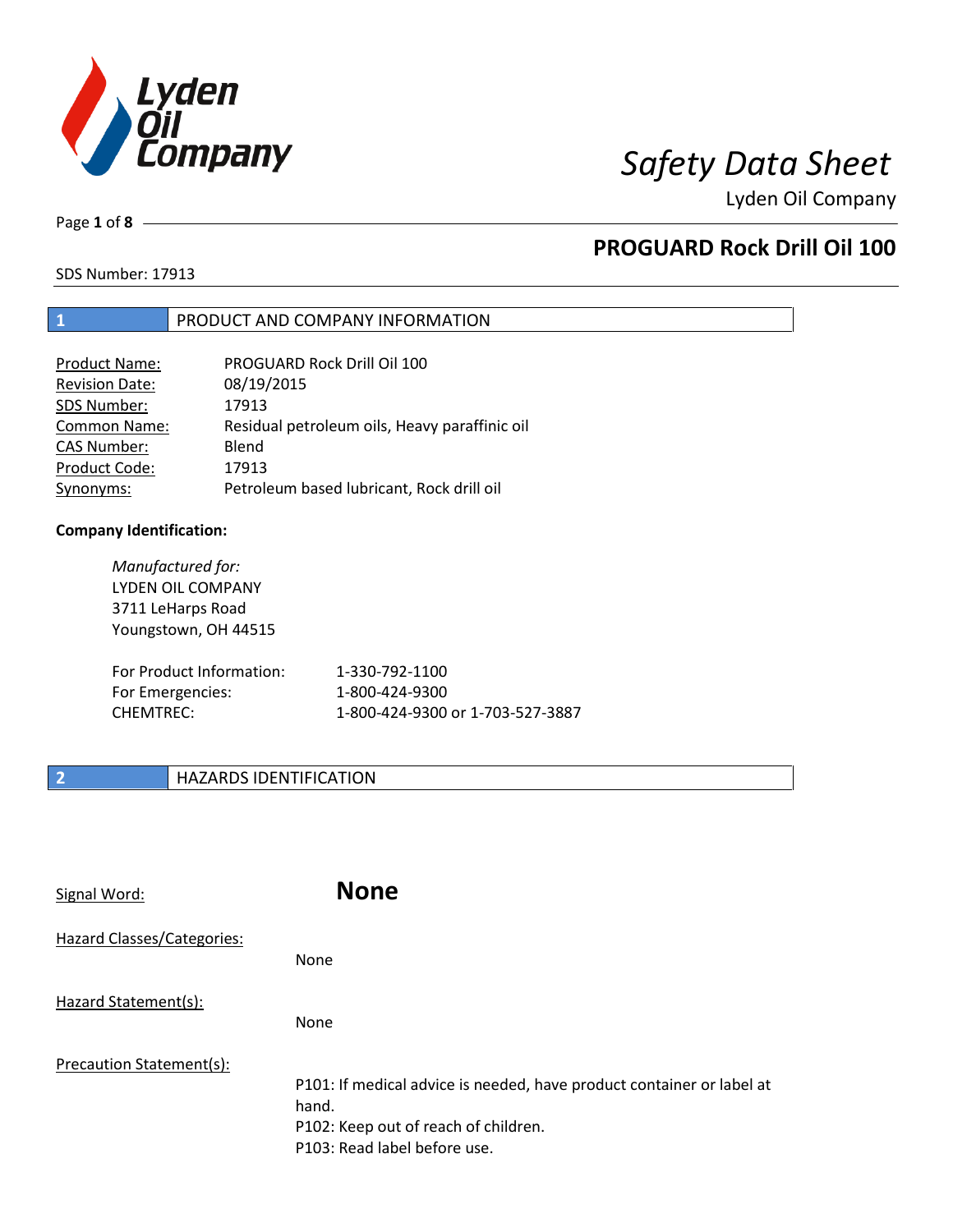

Page **2** of **8**

# **PROGUARD Rock Drill Oil 100**

SDS Number: 17913

Other Hazard Statement(s):

Repeated exposure may cause skin dryness or cracking.

|  | COMPOSITION / INFORMATION ON INGREDIENTS |  |
|--|------------------------------------------|--|
|--|------------------------------------------|--|

Ingredients:

*Mixture of the substances listed below with nonhazardous additions.*

| <b>Chemical Name</b>                                      | <b>CAS Number</b> | Percentage  |
|-----------------------------------------------------------|-------------------|-------------|
| Distillates (petroleum), solvent-dewaxed heavy paraffinic | 64742-65-0        | 70-80       |
| Residual oils, petroleum, solvent dewaxed                 | 64742-62-7        | $20 - 30$   |
| Olefin Sulfide                                            | N/A               | $\langle$ 2 |
| Alkenyl Amine                                             | N/A               | < 0.1       |

*\*Any concentration shown as a range is to protect confidentiality or is due to batch variation.*

**4** FIRST AID MEASURES

### Description of First Aid Measures:

| Inhalation:   |                                                                                                                   |
|---------------|-------------------------------------------------------------------------------------------------------------------|
|               | If symptoms develop, move victim to fresh air. If symptoms persist,<br>obtain medical attention.                  |
| Skin Contact: |                                                                                                                   |
|               | Wash with soap and water. Remove contaminated clothing and wash<br>before reuse. Get medical attention if needed. |
| Eye Contact:  |                                                                                                                   |
|               | Rinse opened eye for several minutes under running water. If<br>symptoms persist, consult medical attention.      |
| Ingestion:    |                                                                                                                   |
|               | Rinse mouth with water. If symptoms develop, obtain medical<br>attention.                                         |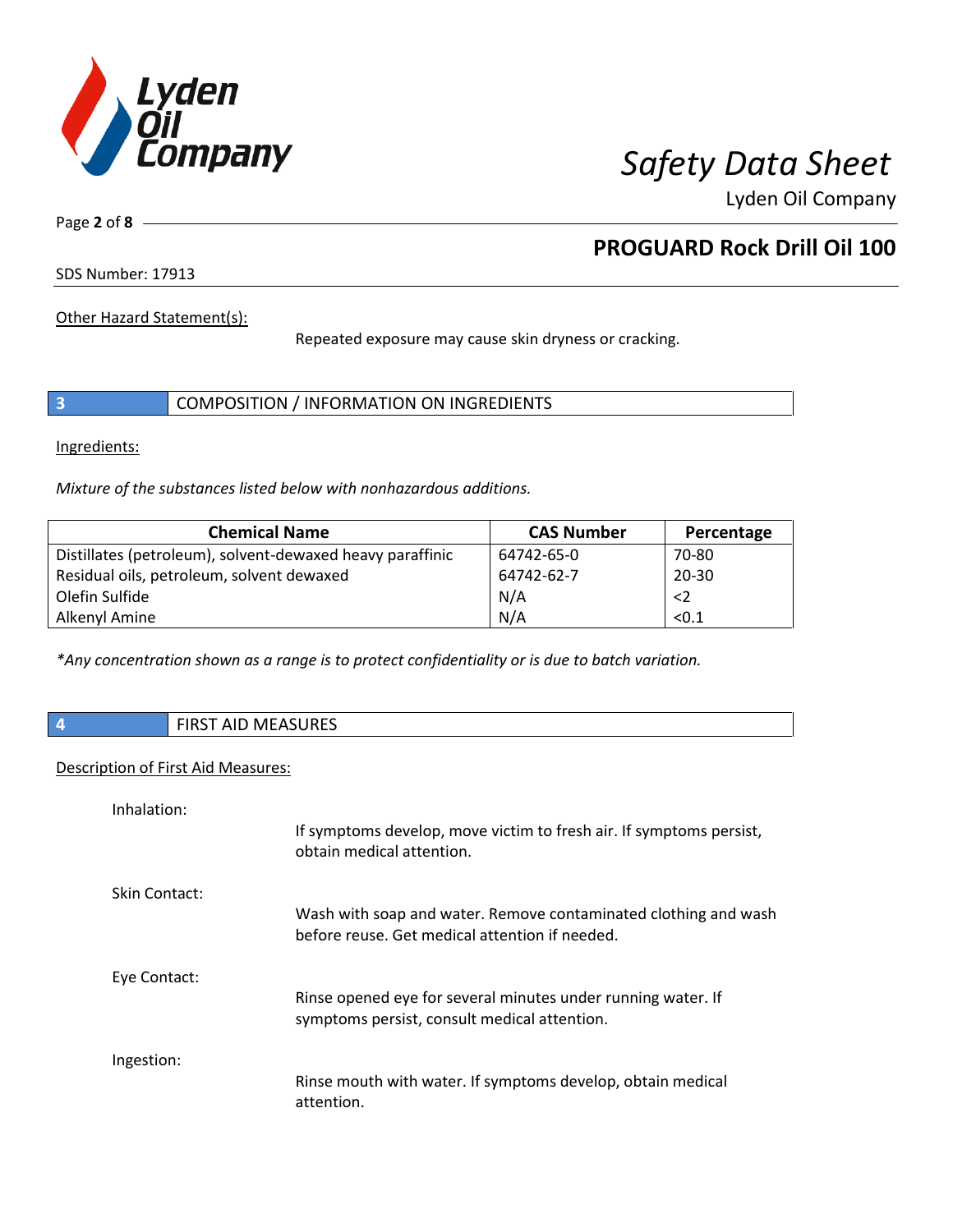

**PROGUARD Rock Drill Oil 100**

Lyden Oil Company

SDS Number: 17913

Page **3** of **8**

| Symptoms and Effects, both acute and delayed:         | No further relevent data available.                                                                                                                                                               |
|-------------------------------------------------------|---------------------------------------------------------------------------------------------------------------------------------------------------------------------------------------------------|
| <b>Recommended Actions:</b>                           | Treat symptomatically. Call a doctor or poison<br>control center for guidance.                                                                                                                    |
| FIRE FIGHTING MEASURES<br>5                           |                                                                                                                                                                                                   |
| Recommended Fire-Extinguishing Equipment:             | Use dry powder, foam, or carbon dioxide fire<br>extinguishers. Water may be ineffective in fighting<br>an oil fire unless used by experienced fire fighters.                                      |
| Possible Hazards During a Fire:                       | Hazardous combustion products may include: A<br>complex mixture of airborne solid and liquid<br>particulates and gases (smoke). Carbon monoxide.<br>Unidentified organic and inorganic compounds. |
| Recommendations to Firefighters:                      | No special measures required.                                                                                                                                                                     |
| $6\phantom{1}6$<br><b>ACCIDENTAL RELEASE MEASURES</b> |                                                                                                                                                                                                   |
| <b>Personal Precautions:</b>                          | Avoid contact with skin, eyes, and clothing.<br>Keep away from sources of ignition.                                                                                                               |
| <b>Emergency Procedures:</b>                          | Contain spilled material, collect in suitable and<br>properly labled containers.                                                                                                                  |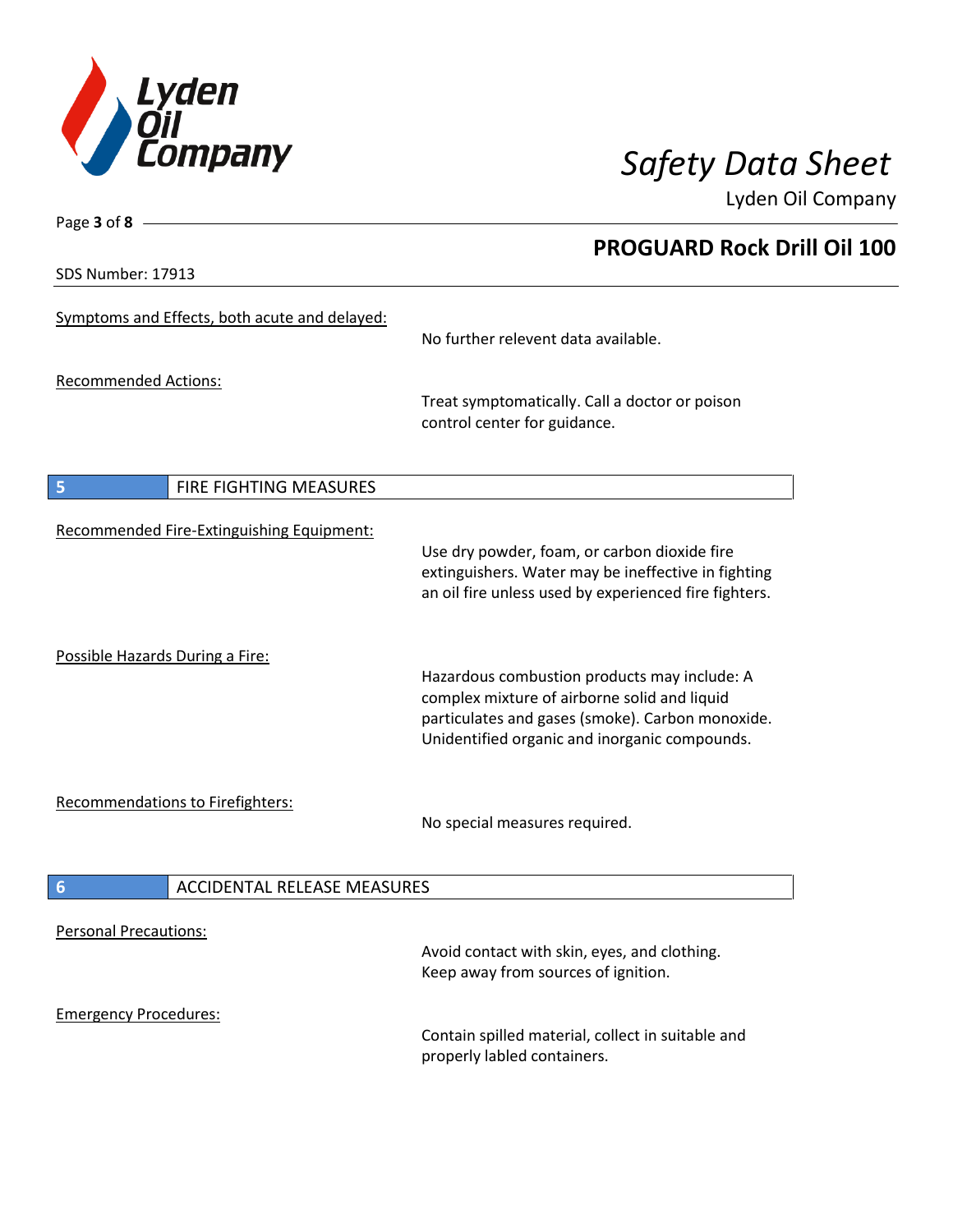

| Page 4 of 8 -                                 |                                                                                 |
|-----------------------------------------------|---------------------------------------------------------------------------------|
|                                               | <b>PROGUARD Rock Drill Oil 100</b>                                              |
| <b>SDS Number: 17913</b>                      |                                                                                 |
| <b>Environmental Precautions:</b>             |                                                                                 |
|                                               | Do not allow to reach sewage system or any water                                |
|                                               | course.                                                                         |
|                                               | Do not allow to enter ground waters.                                            |
| Cleanup Procedures:                           |                                                                                 |
|                                               | Pick up excess with inert absorbant material.                                   |
|                                               |                                                                                 |
| <b>HANDLING AND STORAGE</b><br>$\overline{7}$ |                                                                                 |
| <b>Handling Precautions:</b>                  |                                                                                 |
|                                               | Handle with care and avoid spillage on the floor.                               |
|                                               | Do not cut, weld, drill, grind, braze, or solder<br>container.                  |
| <b>Storage Requirements:</b>                  |                                                                                 |
|                                               | Keep container tightly sealed.                                                  |
|                                               | Keep away from sources of ignition.                                             |
|                                               |                                                                                 |
| $\boldsymbol{8}$                              | EXPOSURE CONTROLS / PERSONAL PROTECTION                                         |
| <b>Exposure Limits:</b>                       |                                                                                 |
|                                               | -64742-65-0 Distillates (petroleum), solvent-dewaxed heavy paraffinic (70-80%): |
|                                               | ACGIH TLV - Long-term value: 5mg/m <sup>3</sup>                                 |
|                                               | OSHA PEL - Long-term value: 5mg/m <sup>3</sup>                                  |
| <b>Engineering Controls:</b>                  |                                                                                 |
|                                               | All ventilation should be designed in accordance                                |
|                                               | with OSHA standard (29 CFR 1910.94).                                            |
| Personal Protective Equipment:                |                                                                                 |
|                                               | Wash hands before breaks and at the end of work.                                |
|                                               | Use safety glasses and gloves.                                                  |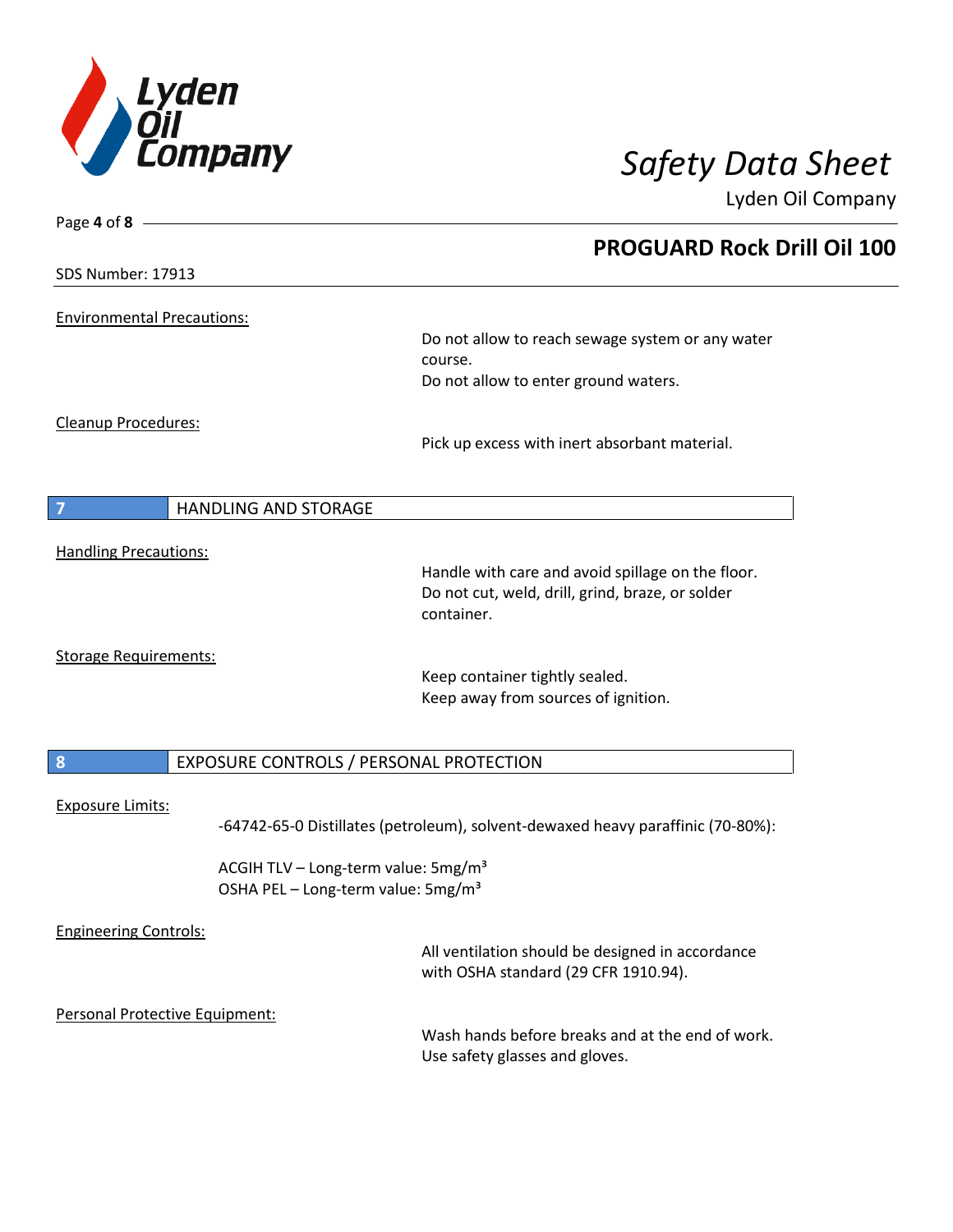

 $\overline{\phantom{a}}$ 

SDS Number: 17913

Page **5** of **8**

# **PROGUARD Rock Drill Oil 100**

| $\overline{9}$         | PHYSICAL AND CHEMICAL PROPERTIES |
|------------------------|----------------------------------|
|                        |                                  |
| Color:                 | Amber                            |
| <b>Physical State:</b> | Liquid                           |
| Odor:                  | Sulfur                           |
| Odor Threshold:        | Data not available               |
| pH:                    | Data not available               |
| <b>Melting Point:</b>  | Data not available               |
| <b>Boiling Point:</b>  | $>425^\circ$ F                   |
|                        | _                                |

| <b>Melting Point:</b>         | Data not available                           |
|-------------------------------|----------------------------------------------|
| <b>Boiling Point:</b>         | $>425^\circ$ F                               |
| <b>Boiling Range:</b>         | Data not available                           |
| Flash Point:                  | 176.7° C / 350.1° F (PMCC Method)            |
| <b>Evaporation Rate:</b>      | Data not available                           |
| Flammability:                 | Data not available                           |
| <b>Flammability Limits:</b>   | Data not available                           |
| Vapor Pressure:               | Data not available                           |
| Vapor Density:                | Data not available                           |
| <b>Relative Density:</b>      | Data not available                           |
| Solubilities:                 | Insoluble in water                           |
| <b>Partition Coefficient:</b> | Data not available                           |
| Auto-Ignition Temperature:    | Data not available                           |
| Decomposition Temperature:    | Data not available                           |
| Viscosity:                    | 100 mm <sup>2</sup> /sec (kinematic at 40°C) |

|  | STABILITY AND REACTIVITY |
|--|--------------------------|
|--|--------------------------|

| Stability:                  | Stable under normal conditions.                                  |
|-----------------------------|------------------------------------------------------------------|
| Reactivity:                 | Not reactive under normal conditions.                            |
| <b>Conditions to Avoid:</b> | Extreme temperature, sparks, open flame, and<br>direct sunlight. |
| Hazardous Reactions:        | No known hazardous reactions.                                    |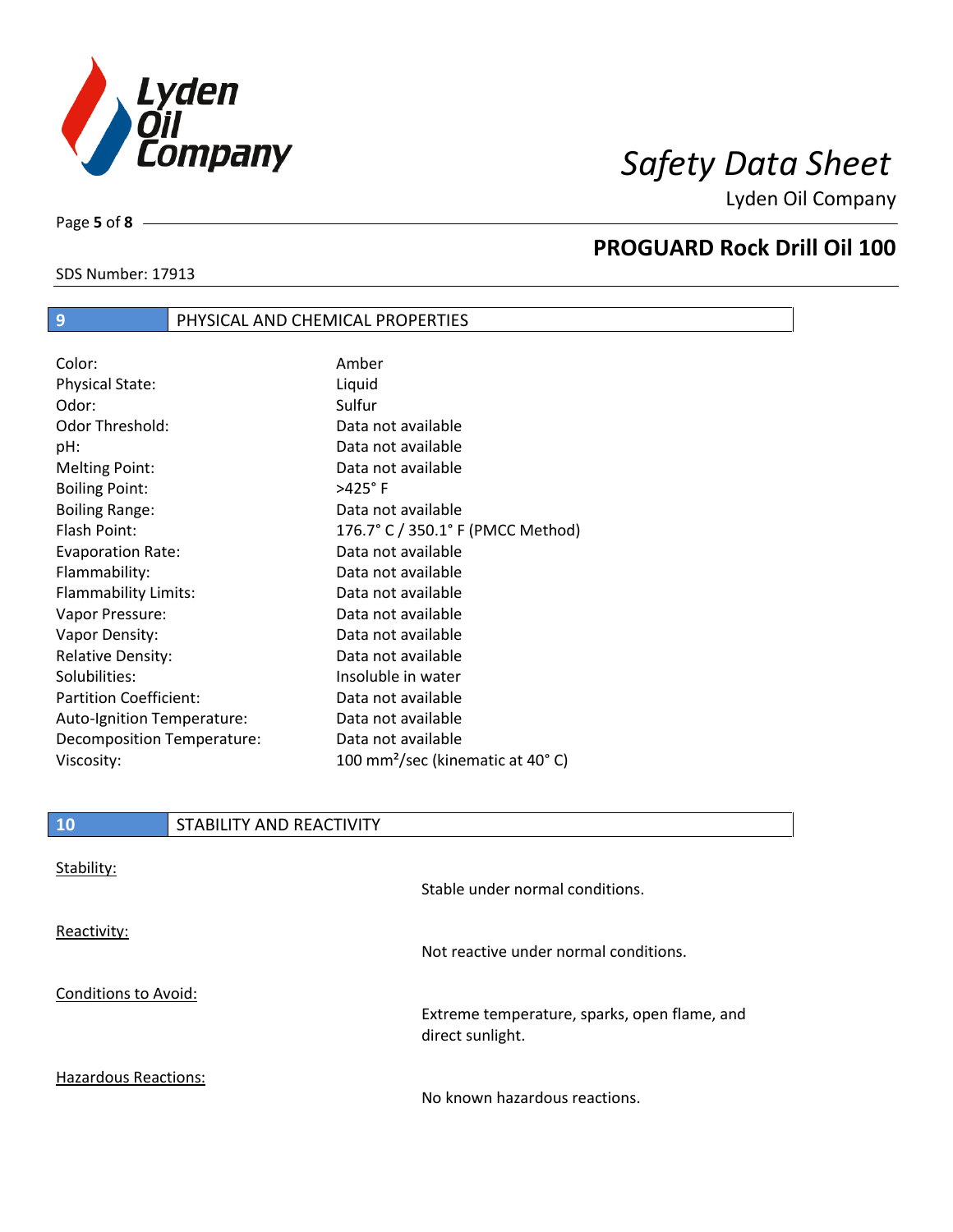

| Page 6 of 8 $-$                               |                                                                         |
|-----------------------------------------------|-------------------------------------------------------------------------|
|                                               | <b>PROGUARD Rock Drill Oil 100</b>                                      |
| SDS Number: 17913                             |                                                                         |
| Incompatible Materials:                       |                                                                         |
|                                               | No further relevant information available.                              |
| Decomposition Products:                       |                                                                         |
|                                               | Hazardous decomposition products are not<br>expected to form.           |
| <b>11</b><br><b>TOXICOLOGICAL INFORMATION</b> |                                                                         |
|                                               |                                                                         |
| Routes of Exposure:                           | Skin and eye contact are the primary routes of                          |
|                                               | exposure although exposure may occur following<br>accidental ingestion. |
| <b>Exposure Effects:</b>                      |                                                                         |
|                                               | Repeated skin contact may cause dermatitis or an<br>oil acne.           |
| <b>Measures of Toxicity:</b>                  |                                                                         |
|                                               | <b>Component Acute Toxicity Estimates:</b>                              |
|                                               | Residual oils, petroleum, solvent dewaxed:                              |
|                                               | Oral LD50: >5000 mg/kg (rat)                                            |
|                                               | Dermal LD50: >2000 mg/kg (rabbit)                                       |
|                                               | Inhalative LC50: 2.18 mg/l (4 hours) (rat)                              |
| Carcinogenic/Mutagenic Precautions:           |                                                                         |
|                                               | Non-carcinogenic and not expected to be<br>mutagentic.                  |
|                                               |                                                                         |

## **12** ECOLOGICAL INFORMATION

Ecological Precautions:

Avoid exposing to the environment.

Ecological Effects:

No specific environmental or aquatic data available.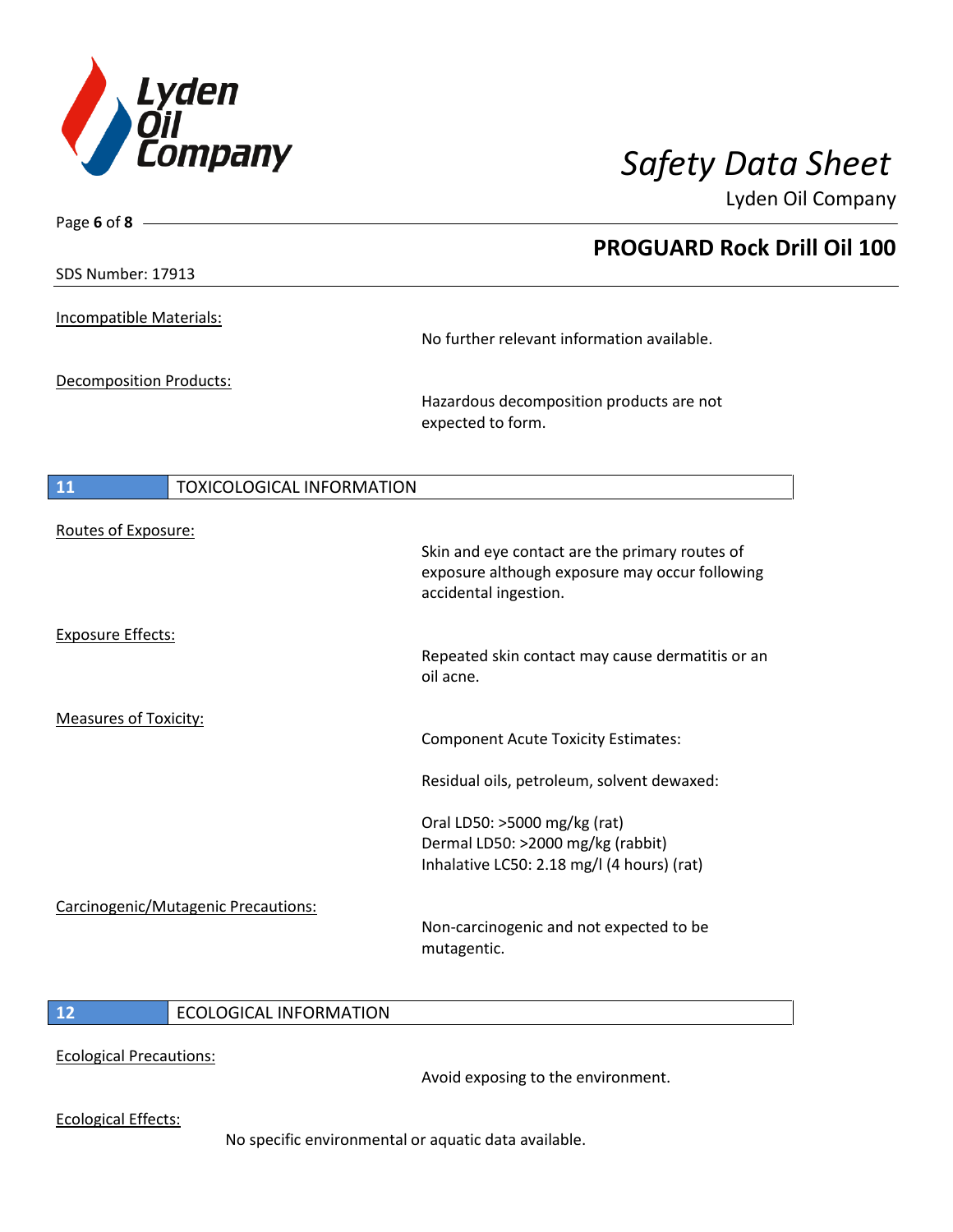

**PROGUARD Rock Drill Oil 100**

Lyden Oil Company

SDS Number: 17913

Page **7** of **8**

| 13                                                                                                | <b>DISPOSAL CONSIDERATIONS</b>                                                       |                                                                                             |
|---------------------------------------------------------------------------------------------------|--------------------------------------------------------------------------------------|---------------------------------------------------------------------------------------------|
| Disposal Methods:                                                                                 |                                                                                      |                                                                                             |
|                                                                                                   |                                                                                      | Dispose of waste material in accordance with all<br>local, state, and federal requirements. |
| Disposal Containers:                                                                              |                                                                                      | Use properly approved container for disposal.                                               |
| <b>Special Precautions:</b>                                                                       |                                                                                      | Do not flush to surface waters or drains.                                                   |
|                                                                                                   |                                                                                      |                                                                                             |
| 14                                                                                                | <b>TRANSPORT INFORMATION</b>                                                         |                                                                                             |
| <b>UN Number:</b><br><b>UN Shipping Name:</b><br><b>Transport Hazard Class:</b><br>Packing Group: | Data not available<br>Data not available<br>Data not available<br>Data not available |                                                                                             |
| <b>Environmental Hazards:</b>                                                                     |                                                                                      | Data not available                                                                          |
| <b>Bulk Transport Guidance:</b>                                                                   |                                                                                      | Data not available                                                                          |
| <b>Special Precautions:</b>                                                                       |                                                                                      | Not regulated by DOT.                                                                       |
| 15                                                                                                | <b>REGULATORY INFORMATION</b>                                                        |                                                                                             |

This material and all of its components are listed on the Inventory of Existing Chemical Substances under the Toxic Substances Control Act.